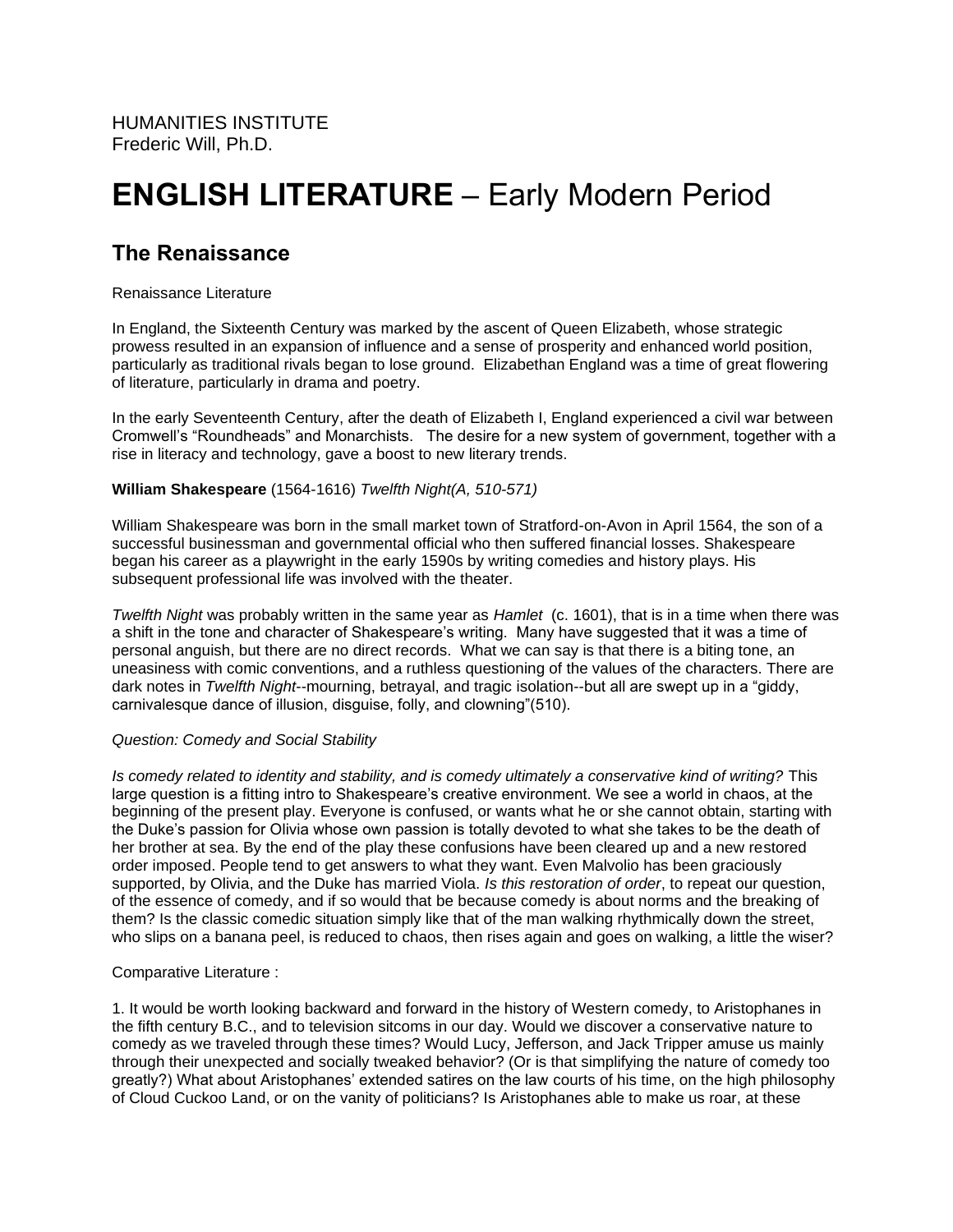excesses, simply because he knows the social norms against which these excesses are established?

2. The literature on Shakespeare is endless. Give yourself a treat and read a small masterpiece, *The Elizabethan World Picture (*London, 1942*)*, by E.M.W.Tillyard. Through the window of this little book you will see a backdrop of customs, religious beliefs and practices, and philosophical assumptions which will help to convince you that Shakespeare lived in an Age profoundly different from ours. I suspect you will also feel the closeness of Shakespeare's world to that of the later Middle Ages, not only to Chaucer but to Christian sophisticates like the author of *Gawain and the Green Knight.*

## **Edmund Spenser** (1552-1599) *Faerie Queene (A, 368-434)*

Edmund Spenser spent much of his career life carrying out administrative roles for the British Crown, in Ireland. The colonizing role of England in Ireland was a rough and contentious one, and over an extended period the colonized were in endless rebellion against their "colonial masters." Spenser was on the whole one of the tough colonialists. He was increasingly known in England for his poetic work, and admired in England by all including the Queen. However he probably acquired in Ireland the distinctive blend of fantasist—the *Faerie Queen* creator, the myth maker--and realist, whose knowledge of human psychology is sharp and penetrating. In the end he was, in some sense, conquered by the culture he approved of colonizing.

#### *Question: Is* The Faerie Queene *an ancient or a modern poem?*

Spenser was a contemporary of Shakespeare and Marlowe, creators usually associated with the full energies of the Renaissance mind. However Spenser, unlike some of his great contemporaries, consciously looked back on the "archaic past," shall we say the past of *Piers Plowman* or *Sir Gawain and the Green Knight?* Spenser emulated an old fashioned poetic English, which smacked of late Mediaeval writers, and he peopled his *Faerie Queene* with allegorical figures and abstractions of the Virtues and Vices. On the other hand, though, Spenser confronts the human situation with a direct analytical eye that makes him read as anything but "archaic." The struggles of the Redcross Knight, on behalf of Una, are testimonies of heroic valor and virtue, but the subsequent faithlessness of the Knight sears him with a sense of sin which we can feel on ourselves today. The Virtues and Vices that play through this poem have the bite of real life on them. *Hence the question about the modernity of Spenser. Does he 'get to you' as much as Shakespeare? Is Spenser too our contemporary?* 

#### *Comparative Literature:*

1. Among other things, Spenser is a Renaissance Neo-Platonist, fascinated with the theories of ideal love developed by Plato, but widely popularized during the Hellenizing movements of the Renaissance. Much of the inspiration for Spenser's work and thought also came from the Italy of his time, which was a source of artistic inspiration in England. You might cross the channel, and take at look at Erwin Panofsky's great *Studies in Iconology* (London, 1939*)*, which looks at the Neoplatonism in Italian painting of the Renaissance. Anywhere you turn in that book will give you insight into the thought world of Spenser, heir as he was both to Platonism and Italian culture

2. A long set of narrative sequences, concerning the pursuit of virtue, may seem far from what we can imagine enjoying today. Comparative Literature is involved with phases of taste and sensibility, and not least with the tastes of the comparatist him/herself. In other words, there is a reflexive dimension to the critical work of Comparative Literature. From that viewpoint, can you explain what it is, in our cultural reading habits, that puts us far from Spenser's sensibility, but that put Spenser's work at the very center of his own time?

#### *Sir Philip Sidney (1554-1586) Astrophil and Stella (A, 451-455)*

Sir Philip Sidney was a high born courtier, who moved in circles not far from the Queen, and though his early death in battle cut short a life widely admired, he left behind intense sonnets which established a form and move us still with their passion as well as their formality. His life acquired no less great a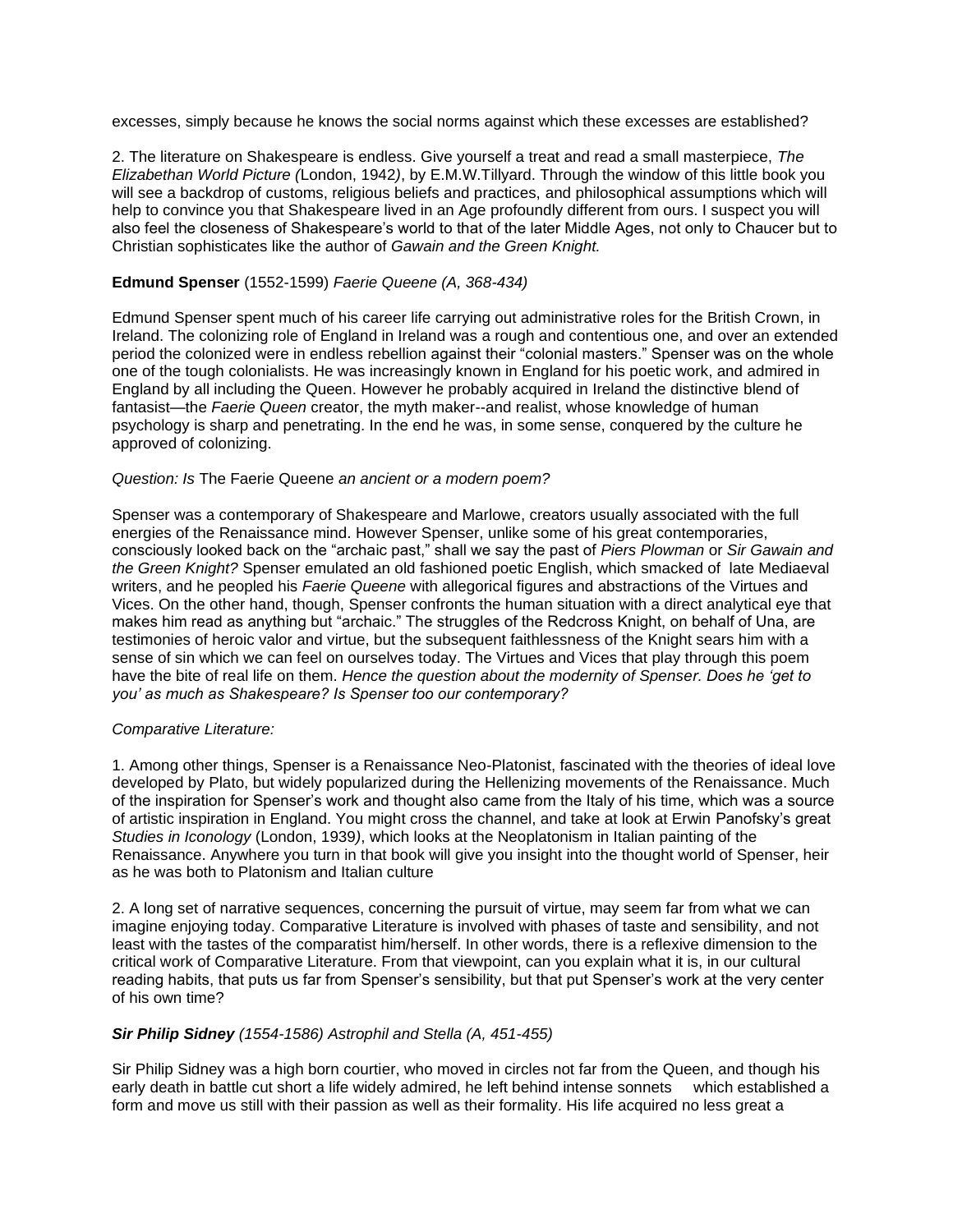reputation than his work. Close servant to the Queen, entrusted with diplomatic missions on the Continent, and conspicuous in London society, Sidney remains the cameo of an Elizabeth courtier.

#### *Question: Can Passion be conveyed in a Highly Formal Metric*

The question, so put, is simplistic. We know we find these sonnets wonderfully wrought, and even the wit of a line like "Fool," said my Muse to me, "look in thy heart and write," startles us with a direct freshness. But can a 14 line verse structure, rigidly tied to a complex metric—abba/abba/cdcd/ee—delight our ears without stifling the shaggy heart in our breasts? Can passion be cut to such an intricate form? We may trust that you will say *yes*, but if so, how does that effect work? What makes the emotion survive? How is the work of lyric poetry different, in this way, from the far rangier verse lines of narrative poets like Spenser, the nine line stanzas of whose *Faerie Queene* –abab/bcbc/c—conceal their style more talkatively?

#### *Comparative Literature*

1. The sonnet form was used as early as the work of Chaucer and Dante, in the l4th century, and gained widely admired currency—especially among lovers—with the sonnets of Francesco Petrarch in Italy, and of Shakespeare, who was himself the author of over a hundred sonnets. The form has flourished throughout the development of English literature, and in certain poets of the last century and a half— Elizabeth Barrett Browning and Gerard Manley Hopkins—the sonnet has acquired new forms and emphases. Suggestion: take a close look at the rare, and rarely used, *curtal* sonnet in the work of Gerard Manley Hopkins.

2. Sir Philip Sidney was an astute literary critic, whose *An Apology for Poetry* was one of the principal Renaissance theoretical works on the nature of literature. You might want to look at that brilliant essay, which takes you, in the mode of Comparative Literature, back in thought to Aristotle, whose view of art as imitation is strong in Sidney, to Plato, whose view of ideal forms is dominant in Sidney, and forward to Shelley, the Romantic poet who most admired Sidney's inspired view of the poet as an "unacknowledged legislator of the world."

#### **Christopher Marlowe** (1564-1593) *Dr Faustus (A, 460-492)*

Christopher Marlowe died at the age of 29, tangled in secret agent plots, and living on the borderlines of the underworld. (You will remember that Thomas Mallory, author of *Morte Darthur*, also lived on the borders of lawlessness; evidence that the literary genius is not always Mr. Mainstream.) Yet by the time of his death Marlowe was a highly educated Cambridge graduate, the author of a number of closely admired plays, and a recognized servant of the Queen, running various private anti-Catholic missions for her in Europe. We can trace in the amazingly intense life of this young man his dominant fascination with tragic heroes who will transcend the bonds of normal human existence, becoming "outreachers" of daring power. The characters he portrays clearly emerge from his own life.

#### *Question: The Intersection of Raw Humor with Magnificent Vision*

The question, and you have seen it forming in *Twelfth Night* too, is: *how are we to take the blend of raw humor with poetic flights in Elizabethan drama?* (In *Twelfth Night* we saw the exchanges between Sir Andrew Aguecheek and Sir Toby Belch, and followed the wit and lyric flights of Feste, Olivia's jester. In *Dr. Faustus* we hear the exchange between Wagner and the Clown, and marvel at the blend of wit, learning, grossness, and musicality. This blending of poetic levels, throughout Elizabethan drama, establishes a tone conflict which shocked later dramatic traditions, like that of French classicism in the following century, and still today, in our ready for anything age, we gasp at the blend of the sublime and the harsh which we read in this sixteenth century work. *So how are we to take this blend?* If you can learn to "take it in stride" you will discover secrets of the comprehensive vitality of this great dramatic tradition.

#### *Comparative Literature:*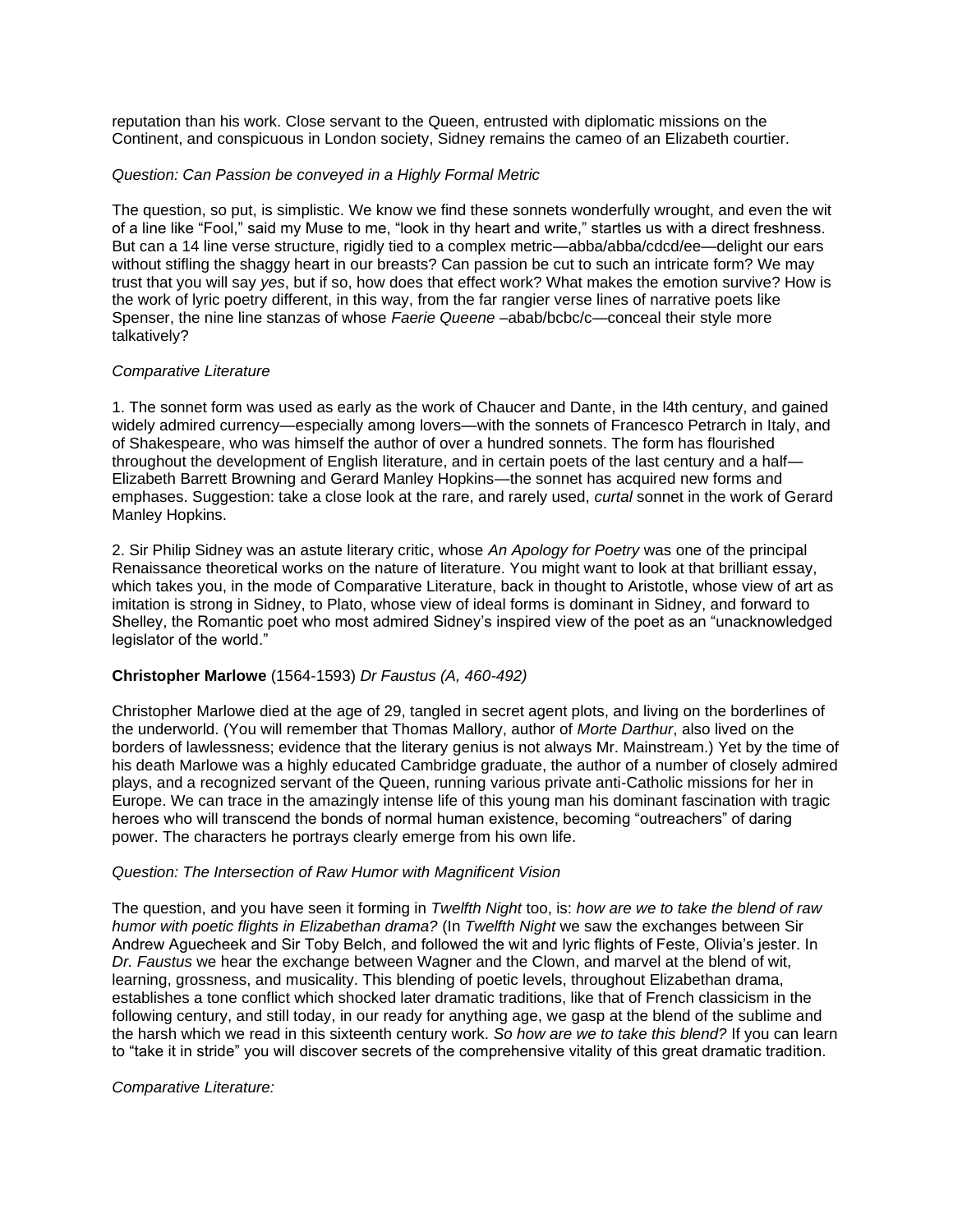1. Does Marlowe's concern with the "outreacher" take our minds to other literary images of power: Macchiavelli's Prince or Nietzsche's *Uebermensch.* Is there something in common among these power manipulators, and if so what? How are they different? (The Prince, for one thing, is above all a calculator; while the other two figures are passionate extremists.) How does the legend of Faust, in Goethe, play into this tradition? Is Goethe's *Faust* more conflicted than Marlowe's, in his search for the power that goes with knowledge?

2. In hurrying to the center of great works written long before our time, we often hurry past the details which explain the text we seek. In the case of Marlowe's *Faustus* we need to return to the theological strife of Marlowe's learning years at Cambridge at the end of the l6th century. The Calvinists and anti-Calvinists were in heated strife concerning issues of theodicy, of the justification of God's ways to man. (Question: is the pervasive pain and suffering in the universe part of God's plan? This issue of "justification" will still dominate the religious/epic thinking of John Milton.) These issues frame the desire of Faustus for a temporary respite from the human condition, in order to enjoy perfect pleasure. Comparative literature regularly concerns itself with explaining one cultural mindset to another, probing the geography of possible understanding from one century to another.

# **John Donne** (1572-1631) *Songs and Sonnets (A, 603-629)*

John Donne was born into a devout Catholic family at a time, in sixteenth century England, when prejudice, harassment, and religious hatred made any faith but that of the Church of England, the cornerstone of British national fervor, suspect and diabolical. Having suffered the victim end of his faith, Donne turned to the Church of England in the 1590's, was ordained a priest of that Church in 1615. There, by stages, he rose to positions of high power, finally assuming the prestigious position of Dean of St. Paul's Cathedral. In his priestly role Donne wrote fiery and brilliant sermons, much admired to this day for their theology and their prose style. He also, and foremost, continued to create the brilliant sonnets and songs which, already by the l590's, were making him a central figure in London letters.

#### *Question: Can the religious and the erotic sensibilities coincide in great lyric poetry?*

The question speaks for itself, and of course invites a *yes*, as we are looking at a poet renowned for just such a combination of sensibilities. But if you really mean that *yes*, try it out on "The Canonization,'"one of Donne's richest poems. Is that poem both erotic and religious? In their love, the two lovers share a hermitage, in which they are enabled to give full growth to their love, and to become images for one another of the whole created world. Imitators of God—Cf. ll. 44-5—the lovers make themselves saintly, secular saintly, worthy of canonization. Donne's erotic poetry, which is passionate and spiritual at the same time, is forever blending the religious with the secular. Try out this notion on any of Donne's sonnets.

#### *Comparative Literature:*

1. The fortunes of Donne's poetry are a thermometer for the emotional temper of subsequent English poetry. There was great respect for Donne in l8th century writers like Samuel Johnson and Ben Jonson, but by the l9th century, the moment of Romanticism—we will be there shortly, and your understanding of this point will be sharper—Donne was seen as a wit rather than a real poet. It was only in the  $20<sup>th</sup>$  century, with the turning of the wheels of taste, that the poet T.S. Eliot (and others) drew new and enthusiastic attention to the achievement of the so called Metaphysicals—Donne and his contemporary lyricists—and privileged Donne as one of the greatest English language poets. Cf. T. S. Eliot's essay, "The Metaphysical Poets," 1921.

2. One of the influential critical movements in 20 th century literary discourse was called the New Criticism. Flourishing from the 20's to the 50s, New Criticism privileged the importance of the text in its particularity, not as a social or psychologically significant document. One of the style setting books of this critical movement was Cleanth Brooks' *The Well Wrought Urn* (1947), which borrowed its title from a sonnet by John Donne. You might want to pursue the eminent role played by Donne and the other Metaphysicals (Herbert, Marvell), in the formulation of New Critical practice.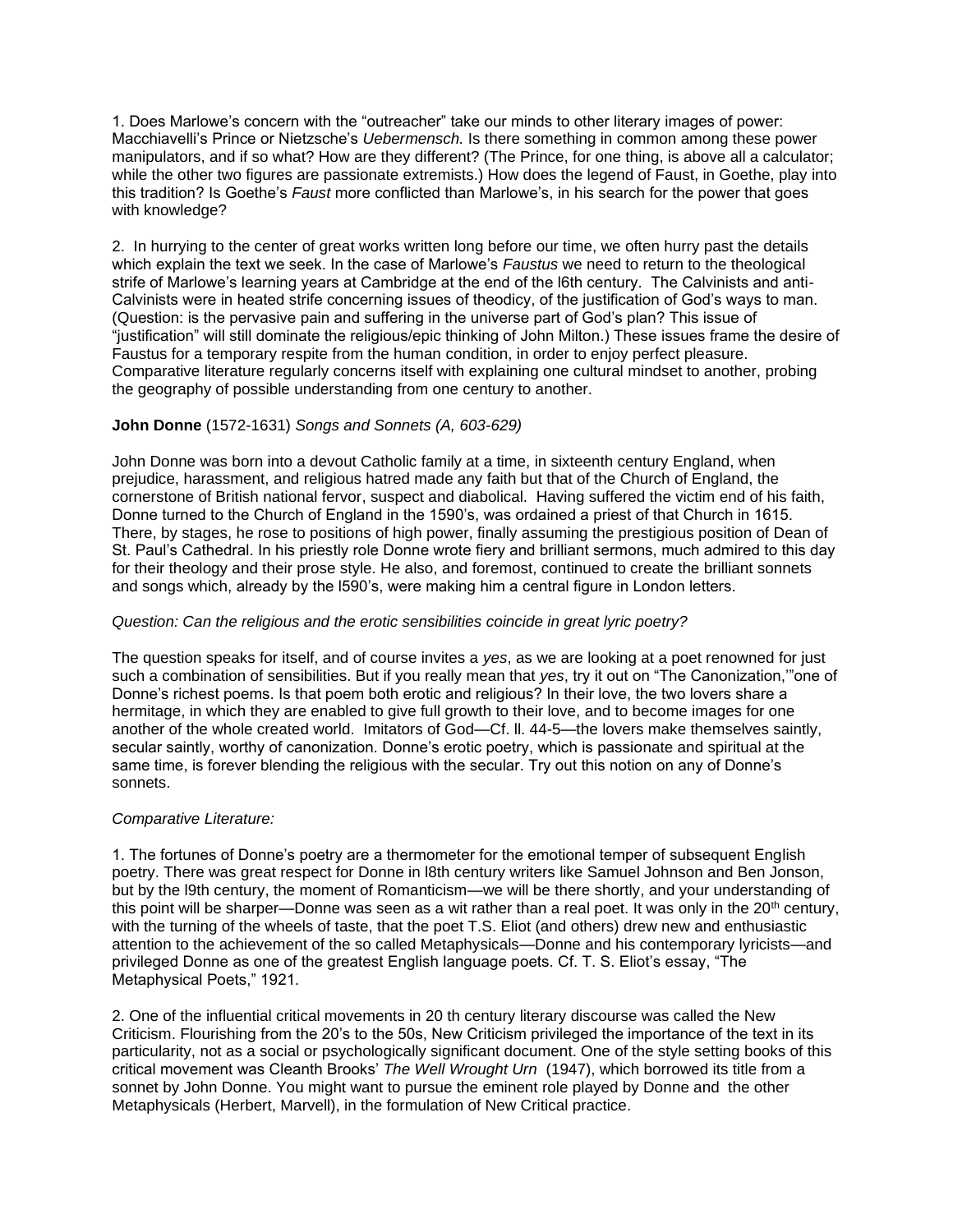#### *Essay Questions for Unit 2*

1. Are the Renaissance texts we have read mirrors of their time? Does the social life of England appear clearly through these texts? Is social background a good measure of literary achievement?

2. What relation do you see between the work of Sidney and that of Edmund Spenser? Is Spenser a romantic, in his fascination with archaic diction? Are the two poets similar in their insights into human nature? What is the role of Italian culture and Neoplatonism in shaping the work of the two writers?

3. Is *Twelfth Night* comic, in a sense contemporary to us today? What do you think of the raw humor in this play? Does it contribute to the point of the whole? Does the same kind of raw humor enforce the power of Marlowe's *Doctor Faustus?*

# **The Restoration and the Eighteenth Century**

The Restoration of 1660 – the return of Charles Stuart and, with him, the monarchy to England – brought hope to a divided nation, exhausted by years of civil war and political turmoil. Almost all of Charles's subjects welcomed him home (854). Much of the powerful writing after 1660 exposed divisions in the nation's thinking that derived from the tumult of earlier decades. As the possibility of a Christian Commonwealth receded, John Milton published *Paradise Lost* (final version, 1674), and John Bunyan's immensely popular masterwork, *Pilgrim's Progress* (1679) expressed the conscience of a Nonconformist. Conversely, an aristocratic culture, led by Charles II himself, aggressively celebrated pleasure and the right of the elite to behave extravagantly (857).

Early in the eighteenth century, a new and brilliant group of writers emerged; Swift, Addison, Steele, and Pope. It was a time of literary innovation, and the novel began to gain great attention, with authors such as Defoe, Fielding, and Richardson. Diarists and non-fiction writers kept careful observations of their life and the ideas around them. Burney, Johnson, Boswell, and Wollstonecraft figured prominently.

#### **Jonathan Swift** (1667-1745) *Gulliver's Travels (A, 974-1113)*

Jonathan Swift, a posthumous child, was born of English parents in Dublin in 1667. Through the generosity of an uncle, he was educated at Kilkenny School and Trinity College. About 1696-7, he wrote his powerful satires on corruption in religion and learning, which were published in 1704 and reached their final form in the fifth edition in 1710. At age thirty-two, he returned to Ireland where he devoted his talents to politics and religion, and his works in prose were written to further various political causes (971).

*Gulliver's Travels* is Swift's most enduring satire. Although full of allusions to recent and current events, it still rings true today, for its objects are human failings and the defective political, economic, and social institutions that they call into being. Swift adopts an ancient satirical device: the imaginary voyage (975). The structure of his narrative also mirrors the travelogues and explorationist diaries that were very popular in the centuries following encounter with the Americas, and the ensuing colonial efforts.

#### *Question: What is the Secret of Gulliver's Travels' Lasting Fascination for us?*

At the time of Swift the European discovery of far distant lands and cultures was far under way. Columbus had come upon a new world, and Montaigne reflected the excitement of that discovery well over a century before Swift's time. Swift taps into the growing fascination with the travel narrative, and puts it to use both to satirize his own culture—especially through the Houyhnhnms—and to fantasize the adventures of Lemuel in relation to other worlds and attitudes. In other words, this set of Gulliver tales in full of self awareness and analysis. Gulliver is in each tale set off from the people he discovers, by size or personal traits. *Does the unique charm of Swift's presentation come down to a kind of inner social geometry each of us carries inside, by which we are intrigued by seeing and feeling events from different angles?*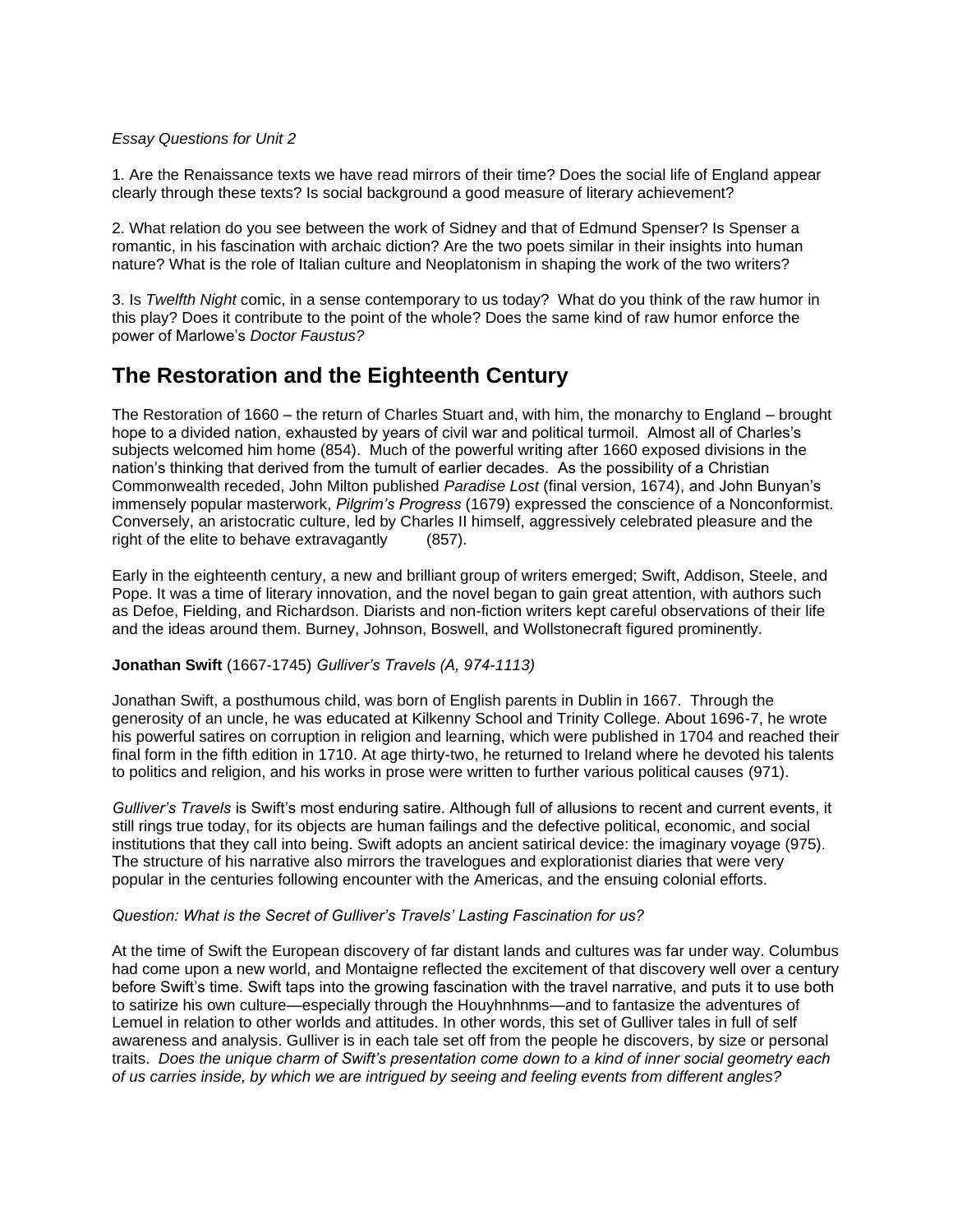#### *Comparative Literature:*

*1.* We have gone into the issue of taste changes from one period to another of English literature. In the l9th century, which was on the whole scornful of l8th century British literary styles, Swift was even more reviled than Pope or Dryden. Thomas de Quincy, in the mid 19th century, wrote that *"the meanness of Swift's nature, and his rigid incapacity for dealing with the grandeurs of the human spirit, with religion, with poetry or even with science when it rose above the mercenary practical, is absolutely appalling. His own Yahoo is not a more abominable one-sided degradation of humanity than he himself is under this aspect. . . ."* I think you see that Swift's scatological imagination, his scorn for social traditions, his mocking of human pretenses all goes against the grain of thinking which flies under the "Romantic" banner? You might want to enlarge your sense, of this Classical/Romantic polarity, by checking out Irving Babbitt's scholarly classic, *Rousseau and Romanticism* (1919).

#### **John Dryden** (1631-1700) *Essay of Dramatic Poesy; Absalom and Achitophel; MacFlecknoe (A, 880- 916)*

A graduate of Cambridge, Dryden, like many of the literary figures central to British literature, grew up with a disciplined knowledge of the Classics, which were long to be the backbone of his sensibility. The training in formal verse, social participation, and a brilliant ear for the cadences of English, all followed Dryden into a career of highly public literary prominence, which rendered him the most noted literary figure in England for the last forty years of the 17<sup>th</sup> century. He was a playwright, satirist, lyric and ode writer, translator. From his vast body of work we include, here, three texts: a fragment of his brilliant and judicious literary criticism, which was style setting for his age, and from which we can still learn; two longish satirical poems, one a downright libelous take off on a second rate dramatist, the other a serious accusation of political plotting against the Crown.

## *Question: Can we read Dryden as Living Poetry in our Time?*

This question is simplistic, but we risk it in order to make a point: that Dryden's poetry, robust, full with rhyming couplets and classical allusions, on the whole "morally directed,' delighting in public satire—that this poetry is foreign to the usual tastes in poetry at our time. (The fact is, that the best of l8th century poetry, like that of Pope, to follow, ploughed the same ground as Dryden; but that after the Romantic Movement—and we will soon read Wordsworth—the taste for Dryden-like poetry became rare, and remains so.) Thus the question, *what kind of poetry does Dryden write?* takes aim at the whole issue of style and tone change in literary history. These large formal shifts in tone are also parts of sensibility shifts, which of course are lodged in the larger political-economic landscape of a period, and thus prove difficult to transcend. You might thus reflect on what it means "to be inscribed within a certain period of taste."

#### *Comparative Literature:*

1. Dryden was a much published translator of Latin literature, in his age, an age when such work could be remunerative and of intense public interest. (The Renaissance marked a renewal of interest in Greek and Latin literatures, especially in their original forms. By Dryden's time, the ability to read these languages had started to decline, but, like most of the writers we have been reading, above, Dryden was intensely educated, from childhood on, in Latin and some Greek.) To widen your sense of this classical tradition, and the waves of change that have stirred it during our modern centuries, take a look at Gilbert Highet, *The Classical Tradition* (Oxford, l985*).* You will see that the Renaissance fervor for the Classics has persisted through many ups and downs of taste.

2. Dryden's *Essay of Dramatic Poesy* may well attract your interest, for its creative role in the development of English literary awareness. Dryden was deeply aware of the classical tradition of criticism, and especially of the role of the Elizabethan period in fortifying the English sense of its own literary values. Long after his tine, Dryden's *Essay* remained a standard setter for writing in English. Suggestion: take a look at Rene Wellek, *History of Literary Criticism*, a massive context setter for the whole western enterprise of literary critical awareness.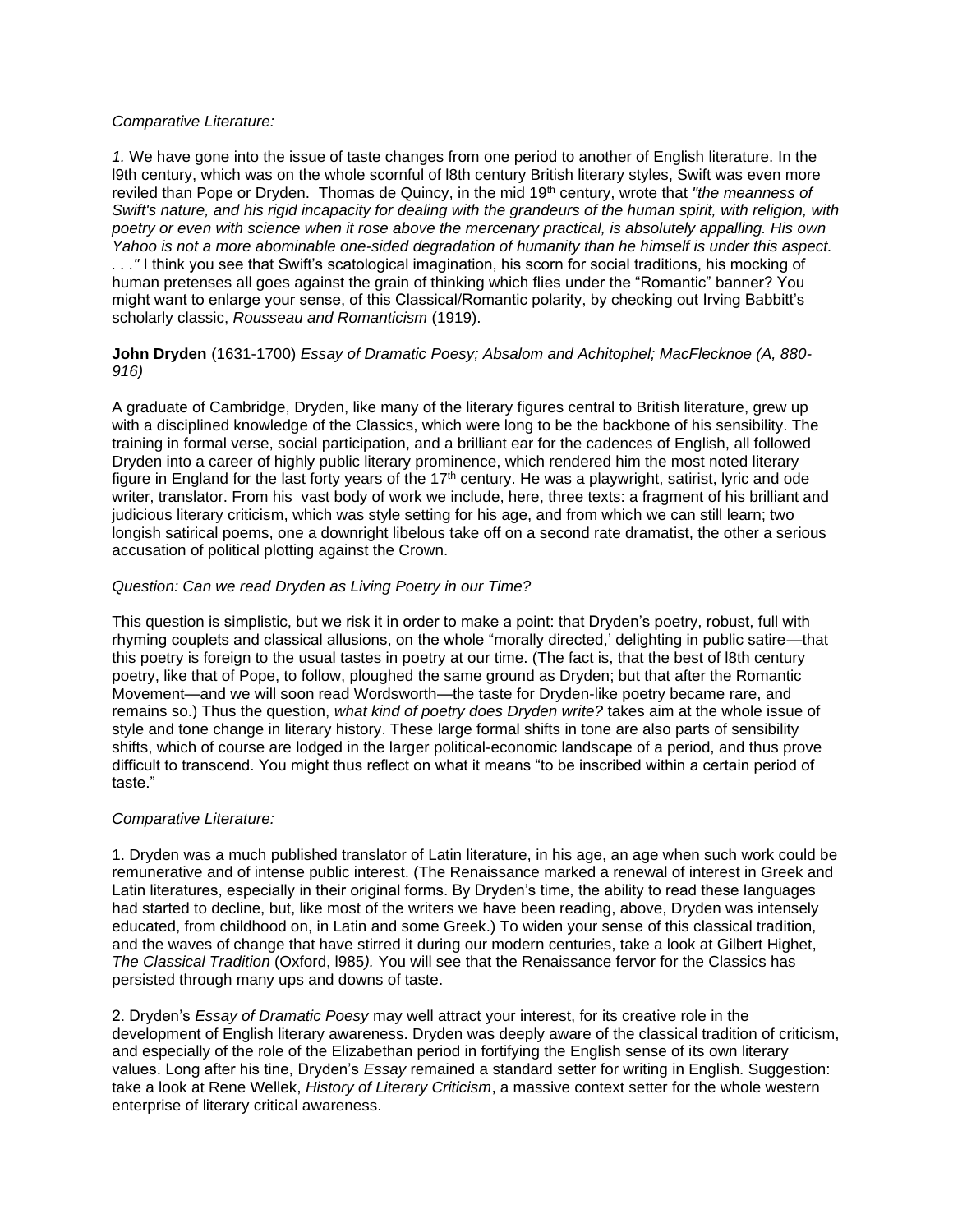#### **Alexander Pope** (1688-1744) *Essay on Man; The Rape of the Lock; An Essay on Criticism; Epistles (A, 1120-1177)*

As a Catholic, Alexander Pope was unable to go to University, vote, or hold public office, but this wired precocious man—probably the most brilliant-in-youth poet of British literature—rapidly made his way to the heights of London literary life. He was an avid reader, deeply alert to the Classics, and above all a frequenter of those coffee-houses which were springing up everywhere in London. Literary talk was to flourish in those locales, as it was to do throughout the l8th century, in part replacing the Salons of aristocrats, where in earlier centuries the ruling intellectuals met. The tastes of the moment changed, as did the composition of literary groups, but Pope remained for decades a leader of cultural life—in a way worthily succeeding Dryden, who had been such an eminence a half century earlier.

#### *Question: How does Pope's poetry fit the Enlightenment project?*

We know the basic outlines of eighteenth century rational humanism, the Enlightenment perspective we have seen announcing itself in the work of Dryden and Swift. (In 18<sup>th</sup> century England, as throughout Europe, there was to be an explosion of empirical science; building on the theoretical insights of the previous century, in Newton and Descartes.) The heart of that perspective was faith in man, and in the orderliness of the reasonable universe that frames man. *How does Pope's poetry exemplify that perspective*? In the *Essay on Man*, Pope sums it up—and notice his genius at summarizing the human condition—by announcing that "whatever is is right." In his *Essay on Criticism,* Pope recurs to Nature as the model for art, and when it comes to details he turns to the art of the Greeks as the model form of nature, "nature methodized." The "natural," in this sense, is man 's artistic foundation. Whatever is natural is right. This too is the Enlightenment perspective. And *The Rape of the Lock*? How is this elegant poem part of the Enlightenment project? One way of looking at the poem is as a cry of support for women's dignity and private space. Another is, as a satire on the least natural aspect of human affairs, the hypertrophy of elegance in social behavior.

#### *Comparative Literature:*

1. Scholarship on the eighteenth century abounds. I recommend a look at Basil Willey, *The Eighteenth Century Background* (1940), for a well written general study of the cultural climate of l8th century English literature. You will see how Pope's view of nature—and that of his contemporaries—was tinted by both contemporary developments in natural science and by the view that the culture held of 'science,' and of the "workings of nature." You can supplement Willey with the classic *The Great Chain of Being* (1936) by A.O. Lovejoy, a history of the idea—intimately congenial to Pope—that all of God's creations were perfectly sorted out by him, and exist as a descending chain of being from him.

# **Olaudah Equiano** (1745-1797)*Narrative of the Life of Olaudah Equiano(A, 1340-1349)*

Olaudah Equiano was an Ibo villager who was trapped by the slave trade, who was forced to suffer the horrors of the Middle Passage, which he describes in appalling detail, and who eventually was enabled to purchase his freedom in London—after years of enduring one slave role after another in the Caribbean and Britain. To have gone through this much, and to have written about it in a whistle clean narrative, is already a lot; but for Equiano there was much more to come; effective testimony and participation in the Abolitionist Movement, as well as life as a sailor, which included a voyage to find a passage to India by way of the North Pole. What a life!

#### *Question: What is the canon of a literature?*

When a national literature is anthologized, as in the *Norton Anthology* we are reading from, choices are made about what texts to choose. If you were to peruse a collection of anthologies created in the last hundred years, you would be surprised to see how different the texts chosen are; and you would probably start to ask yourself whether there are some texts that absolutely should belong in any collection at all, texts which have so much 'intrinsic value,' that they require inclusion. In thinking through that question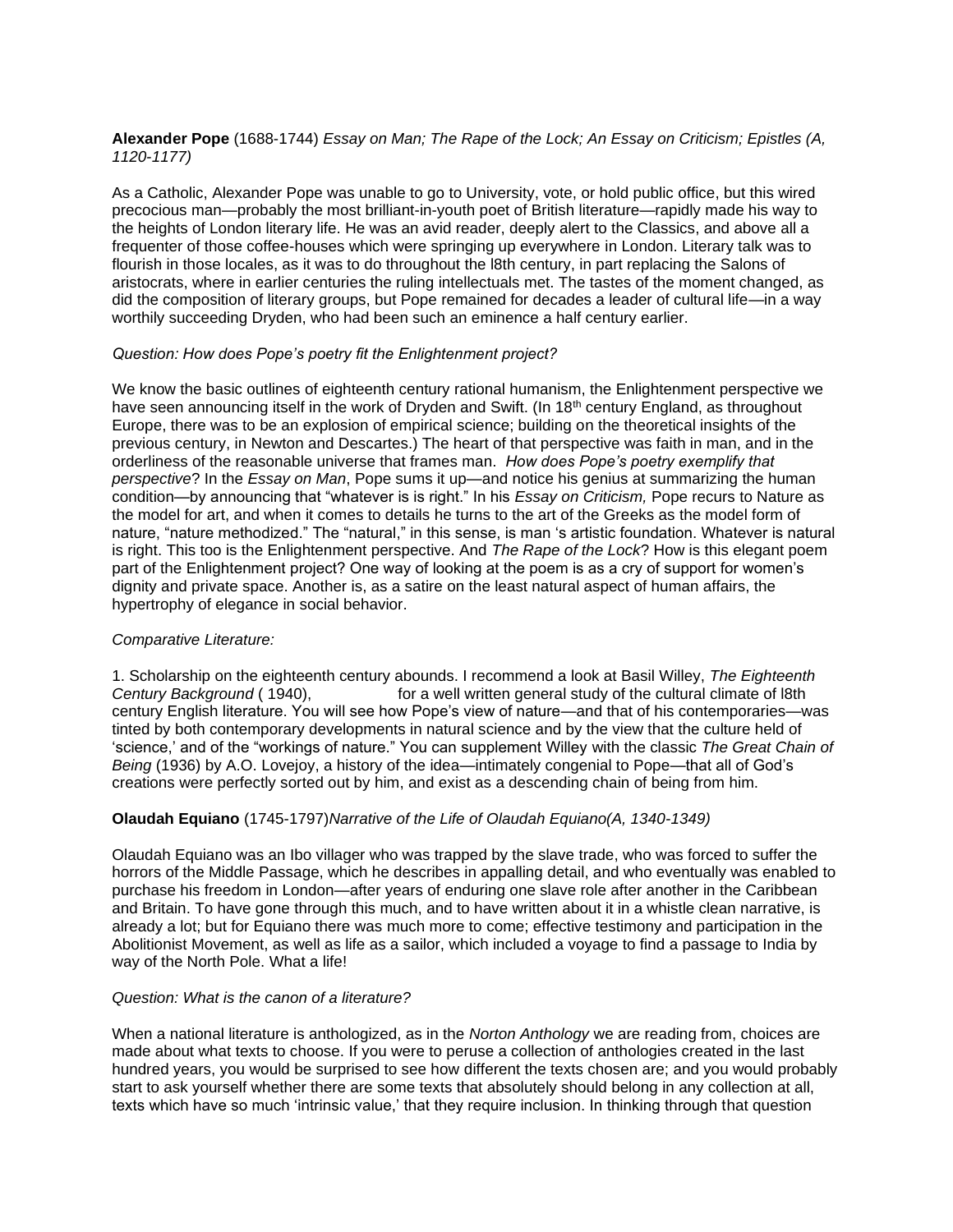you would be on a threshold of the disputatious literary canon issue, which has sparked many cultural battles in our own times. You would be asking yourself what the canon of British literature is, or whether there is one. What do you think of the inclusion of Equiano in the present anthology? I hope you found the tale telling of Equiano gripping. I hope you are able to distinguish your aesthetic pleasure from your satisfaction in following the course of the author's life. It is hard not to challenge the marmoreal quality of the canon, but equally hard to miss the unappealable greatness of many of the authors we read in this class. *Is there a fixed canon of the best in British literature, or is there simply a list of approved tales maintained by the white male guardians of upper class British society in the last four centuries? Is Equiano a significant, or just a culturally important, writer? Or is there a difference between the two?*

#### *Comparative Literature*

1. Several hundred slave narratives were published during the l8th and l9th centuries. Certain of these narratives celebrate the religious inspirations which made slavery endurable, others proclaim the importance of the Abolitionist cause, still others concentrate on the personal joys of freedom. The Federal Works Project Administration, in the l930's, preserved many oral narratives of then still living former slaves. You would find it informative to look into slave narratives in general, and to see what traits they share with other kinds of literature. (Cf. The *American Slave: A Composite Autobiography*, 1972-79). You will want to think, as you carry through this research, of the limits of literature; where does "literature" end and "document" begin? Does the "canon" of significant literary texts include "document-like works"or only aesthetic masterpieces?

2. Comparative Literature was in its origins a study of the relations among different national literatures. The operative assumption, in that starting point, was that literatures have national homes. You might want to study the evolution of Comparative Literature as it has worked to incorporate more sophisticated versions of the idea of national literature. A writer like Equiano is a clear challenge to the bond between nationalism and literature. For a view of the early stages of Comparative Literature, cf. Phillip Rhein, *Comparative Literature: The Early Years* (1973). More recent developments, taking account of globalism, and even of "planetarism," have attempted to move the discourse of Comparative Literature far beyond the boundaries initially envisaged by Goethe and other Europeans, who generated the idea of Weltliteratur in the late l8th century.

#### Frances Burney (1752-1840) *Journal and Letters (A, 1349-1361)*

Frances Burney was the daughter of the first British professional historian of music, a man at the center of London culture. From that setting, Mrs. Burney early became addicted to higher culture, especially to writing, and gained acquaintance with many of the literary geniuses dominating the London scene; especially

with such men as Joshua Reynolds ad Samuel Johnson. She was an active and successful novelist, a long time resident of France, and a cunning observer and commenter on the end of century Napoleonic Revolutionary era. The materials we will be reading, from her *Journals*, give us a glimpse of her intimate and pellucid style, and the original directness of her dealings with life.

#### *Question: What is the Secret of Pure Style?*

Sometimes small biopsies of a writer's work enable us to penetrate that work, whereas the sheer mass of a writer's larger fictions, or epic work, may daunt us. Mrs. Burney's *Journal* and *Letters* put us inside people and places, and reveal them as distinctive discoveries of the author's sensibility. *What makes for the extraordinary sharpness and vigor of, for example, Mrs. Burney's account of her mastectomy?* (This course deals so boldly in centuries and vast themes; we need to pause now and then to look at how literature works on the level of detail.) Looking back on her operation, Mrs. Burney invites us into her victim status, which she both dramatizes and watches from a distance, alongside us. Not only that, but she describes herself putting herself into the minds and hearts of the surgeons operating on her. A subtle psychodrama is created, in the course of which we "feel her pain" keenly. The dreadful events transpiring, and the sequence in which they occur, is artfully (and agonizingly) laid out, are at no point inert, but sing in our scorched feelings.